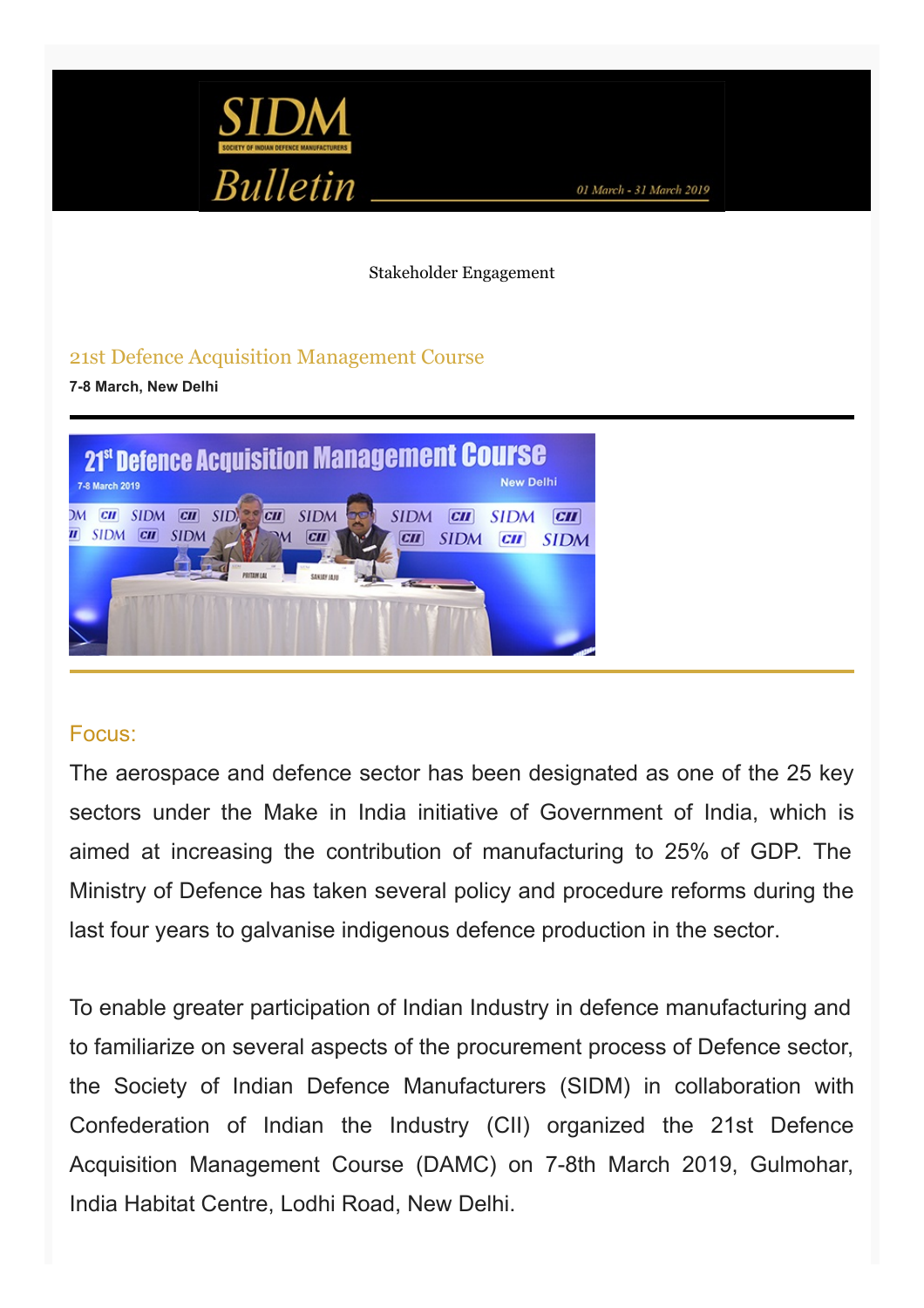# Key Takeaways:

**•** In addition to the understanding of the defence procurement procedures, the course covered policies related to Defence Industrial License, Defence Exports and FDI, Outsourcing / Vendor development guidelines for DPSUs, OFBs, accessing test facilities of DRDO / DPSUs / DGQA / Army and facilitated discussions on how to respond to RFIs, RFPs and submitting Bids...

read [more](https://www.sidm.in/events/21st-defence-acquisition-management-course-damc)

Policy Advocacy

IBO-DPSU Interaction at IDS HQ; 15 March **15 March 2019, New Delhi**

#### Focus:

This time, the focus of the discussion was industry grievances. Among other issues like requirement of Earnest Money Deposit (EMD), minimum turnover criteria, the requirement of security deposits, SIDM raised the issue of retraction of RFP for Flexible Surveillance Device and non-acceptance of 'Deemed registration' by Ordnance Factories. In addition to these issues, SIDM recommended that the agenda for these IBO-DPSU meetings, be pre-set and circulated beforehand to all intended attendees for better preparedness.

## Key Takeaways:

**•** Further to SIDM's representation of the issues faced by the industry, SIDM was asked to share more details with respect to the issues of 1) Retraction of RFPs and 2) Deemed registration....

read [more](https://www.sidm.in/ibo-dpsu-interaction-ids-hq-15-march-2019)

International Cooperation

SIDM Defence Industry Delegations in May and June 2019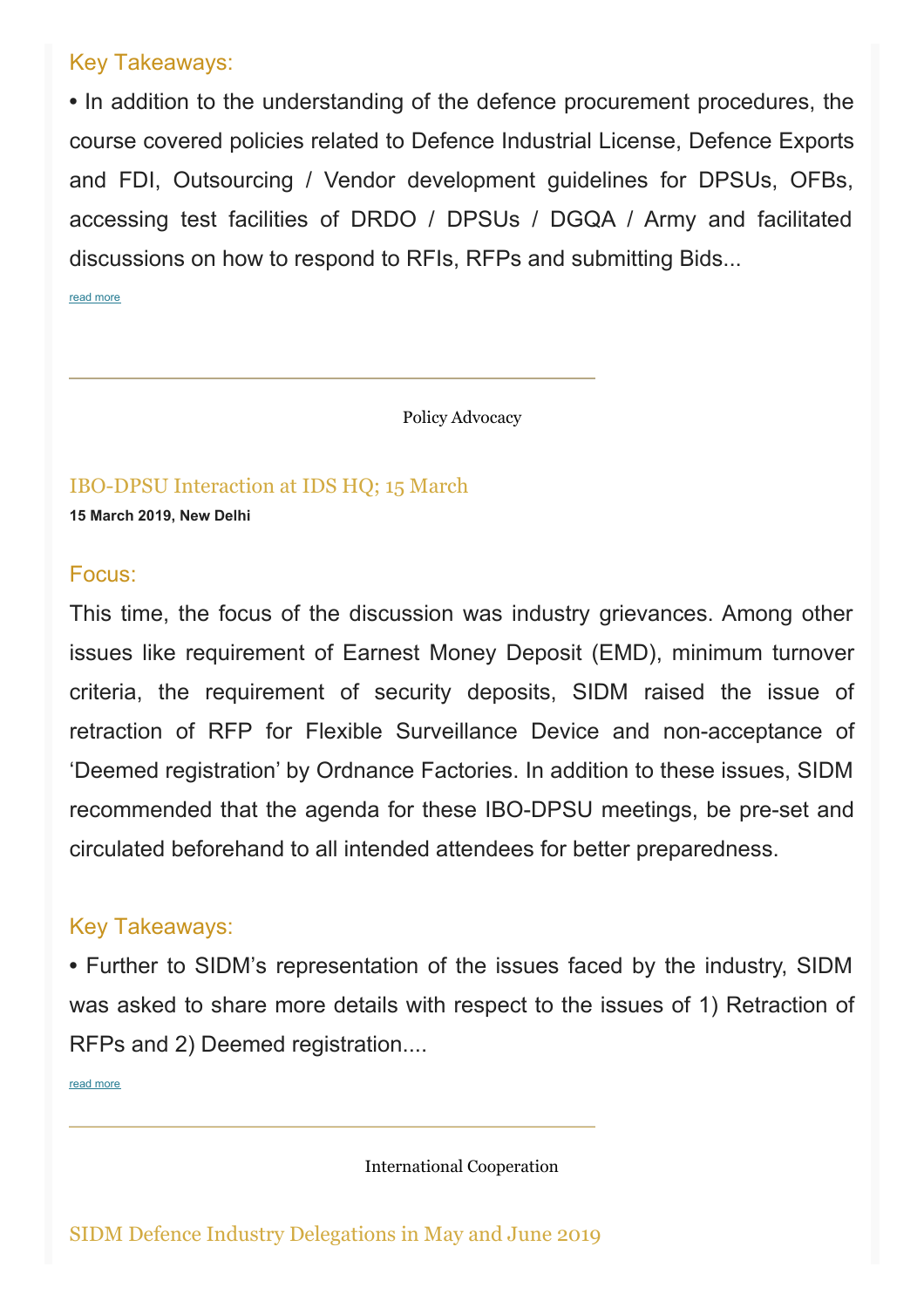SIDM, in its endeavor to boost Indian presence in the international market, will be taking industry delegations to the following events in May and June.

**a.** MoD-SIDM Defence Industry Delegation to Sweden, 07-08 May 2019, Stockholm, Sweden. Delegation to be led by Additional Secretary (Defence Production).

**b.** SIDM Defence Industry Delegation to Paris Air Show, 17-19 June 2019, Paris, France.

**c.** SIDM Defence Industry Delegation to IMTF 'ARMY 2019', 25-27 June 2019. Moscow, Russia.

Companies interested in participating in the delegations mentioned above must fill the following form: <https://goo.gl/forms/16Dva5NNxOKTphUg1> and share by 05 April 2019.

read [more](https://www.sidm.in/sidm-defence-industry-delegations-may-and-june-2019)

## Defence Exhibition Participation Survey for 2019-2020

SIDM is conducting a survey to gauge industry interest in participating in International Defence exhibitions across the globe. SIDM will compile the feedback from the survey to help the MoD plan 'INDIA Pavilion' at these expositions.

Companies interested in participating in the survey must access the following link: <https://goo.gl/forms/QhlgHl9xcEaORV5I3>

Deadline for completing the survey is 12th April 2019.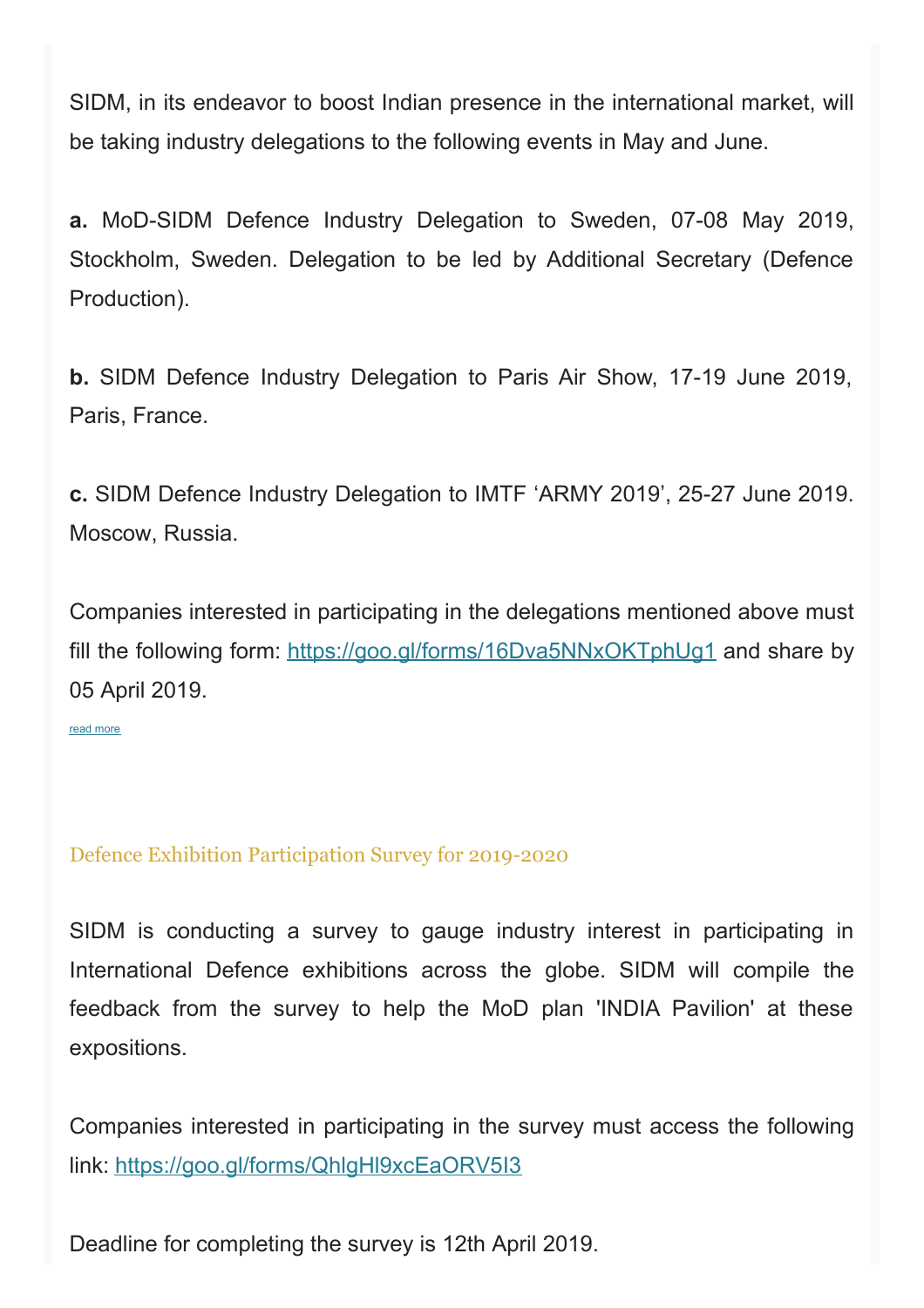#### Membership

As an industry body, our membership is our strength. SIDM opened its membership on 1st January 2018 and the response from the industry since then has been encouraging.

As we reach the end of fiscal year 2018-19, we would like to remind our esteemed members that annual memberships expire on 31st March of every year.

We request you to kindly renew your membership at the earliest. Membership renewal forms have already been emailed to you. In case you did not receive the form or require any further assistance, please contact us on +91-11-4577- 2012 / 2039 or write to us at parta.dutta@cii.in / membership@sidm.in.

We look forward to receiving your renewal requests and continued patronage! To view full list of SIDM members, please click here [https://www.sidm.in/members.](https://www.sidm.in/members)

#### About SIDM

The Society of Indian Defence Manufacturers (SIDM) is a not-for-profit association formed to be the apex body of the Indian defence industry. SIDM plays a proactive role as an advocate, catalyst, and facilitator for the growth and capability building of the defence industry in India.

SIDM's vision is to catalyse the Indian defence industry to effectively contribute